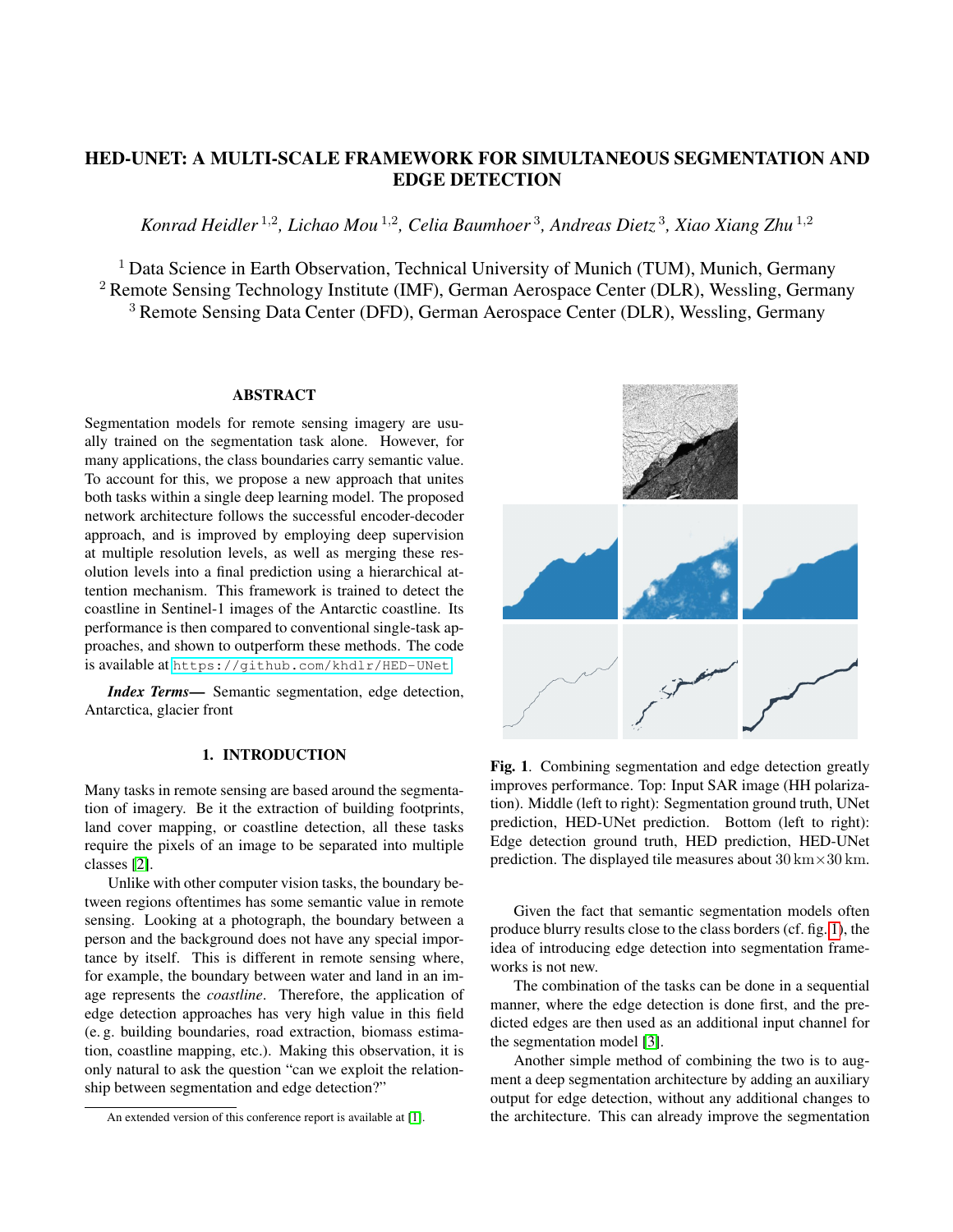

<span id="page-1-0"></span>Fig. 2. Conceptual amalgamation of UNet and HED (left) into HED-UNet (right). While HED merges the outputs of "Down" blocks, HED-UNet uses the outputs of "Up" blocks, allowing for larger receptive fields and deeper decision paths.

results compared to pure segmentation in some cases, like in building footprint extraction [\[4\]](#page-3-3) and coastline detection [\[5\]](#page-3-4).

Finally, it is also possible to use predicted edges to guide a label propagation algorithm on an initial segmentation map, which also helps reduce blurry edges [\[6\]](#page-3-5).

In contrast to these existing methods, we introduce a framework based on a unified theory of segmentation and edge detection, where both tasks are treated interchangeably. This means that both the edge detection and the semantic segmentation are predicted in a parallel, cooperative manner, allowing the model to fully exploit the bidirectional synergies arising from the connection of the tasks.

# 2. METHOD

As starting points for our framework, we choose the segmentation architecture UNet [\[7\]](#page-3-6), and the edge detector HED [\[8\]](#page-3-7). Both have been extensively applied within their respective fields and can be considered as established methods.

The central idea in combining the two architecture is to exploit the fact that both are based on multi-scale processing of the imagery. While the UNet follows an encoder-decoder architecture, HED follows an encode-and-merge architecture, which aggregates features on multiple scale levels and merges the result into a final prediction. Our combined HED-UNet employs all three of these stages, as can be seen in fig. [2.](#page-1-0) First, a pyramid of feature maps at different resolutions is built in the encoder stage. Then, in the decoder stage, feature maps of increasing resolution are assembled by combining the signal with skip connections from the encoder stage. Finally, a merging head is employed to combine predictions at different stages into the model's final prediction. To allow for larger receptive fields, we increase the depth of the model to 6 downand upsampling blocks instead of 4 (UNet) and 5 (HED).

Simultaneous segmentation and edge detection is then achieved by using two merging heads, one for segmentation and one for edge detection. This framework can be easily extended to additional tasks by adding new merging heads.

#### 2.1. Hierarchical Attention Merging Heads

Choosing the right structure for the merging heads is vital to the performance of the model. In order to predict a segmentation or edge map from a pyramid of features, the merging head first computes coarse predictions for each resolution level. These are then resampled to the full output resolution and merged into the final prediction.

Initial experiments conducted with learned weights for the merging exhibited unstable performance, as the optimal merging coefficients change dramatically between different scenes. In order to remedy this behavior, we introduce a dynamic merging scheme based on attention [\[9,](#page-3-8) [10\]](#page-3-9). Instead of a sequential or spatial attention, the merging is done using hierarchical attention. This mechanism allows the model to take into account the local confidence for each prediction level, and therefore *attend to different resolution levels*, depending on where in the image a prediction is performed.

Further, the intermediate multiresolution predictions are also optimized to match an adequately re-scaled version of the ground truth. The resulting *Deep Supervision* [\[11\]](#page-3-10) improves training convergence and encourages the model to widen its effective receptive field.

# 2.2. Loss Function

To allow for a unified theory of segmentation and edge detection, the loss function needs to be adapted.

For semantic segmentation, the *cross-entropy* loss is usually used. Given an image with height  $H$  and width  $W$ , a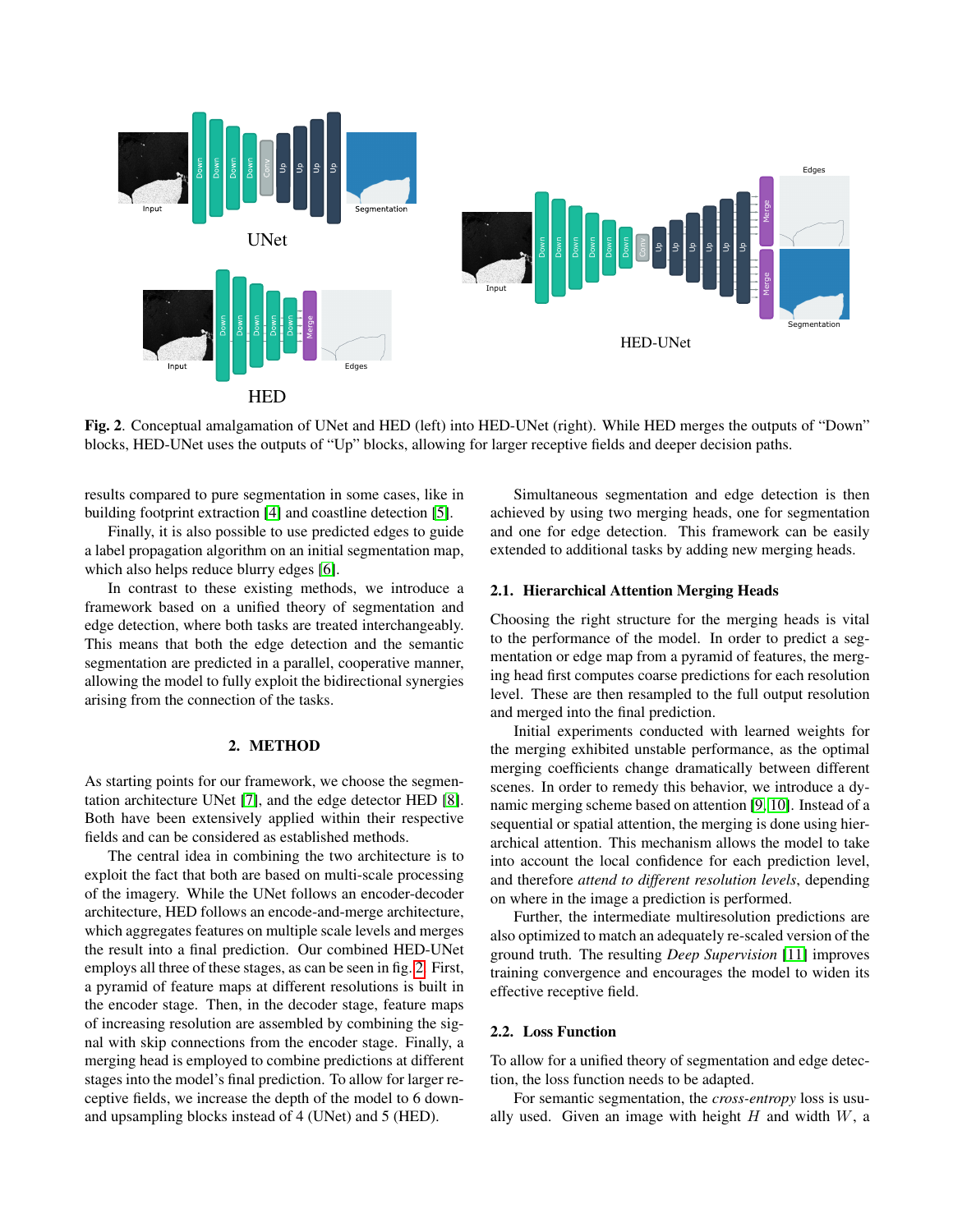| Method         |                 | Segmentation |       | Edge Detection           |       |                     |
|----------------|-----------------|--------------|-------|--------------------------|-------|---------------------|
|                | Avg. Deviation  | Accuracy     |       | mIoU $F_1$ ODS $F_1$ OIS |       | Runtime             |
| UNet $[7]$     | $271 \text{ m}$ | 0.892        | 0.806 |                          |       | $283 \,\mathrm{ms}$ |
| <b>HED</b> [8] | 341 m           |              |       | 0.384                    | 0.410 | $71 \,\mathrm{ms}$  |
| HED-UNet       | 222m            | 0.920        | 0.849 | 0.397                    | 0.416 | $334 \,\mathrm{ms}$ |

<span id="page-2-2"></span>Table 1. Numerical validation results for the trained models. It can be seen that the combination of the tasks leads to improved performance. Especially the average deviation between actual coastline and predicted coastline is reduced greatly.

target segmentation into  $K$  classes can be represented as a one-hot encoded target map  $(T_{ijk}) \in \{0,1\}^{H \times W \times K}$ . For class probabilities  $(P_{ijk})$  of the same shape, predicted by a model, the cross-entropy loss is calculated as

<span id="page-2-0"></span>
$$
\mathcal{L}(T, P) = -\frac{1}{HW} \sum_{i,j,k} \log(P_{ijk}) T_{ijk} . \tag{1}
$$

While this loss function is suitable for segmentation, it does not perform well for edge detection, because the classes are extremely unbalanced – almost all pixels belong to the "not edge" class, with only very few pixels actually lying on the edge.

In an attempt to close to the original cross-entropy loss, this can be fixed by adaptively weighting the loss per class, according to the number of pixels in that class:

<span id="page-2-1"></span>
$$
\mathcal{L}(T, P) = -\sum_{k} \frac{1}{K \cdot \sum_{i,j} T_{ijk}} \cdot \sum_{i,j} \log(P_{ijk}) T_{ijk} \quad (2)
$$

The adaptive class-weighting factor  $1/(K \cdot \sum_{i,j} T_{ijk})$  ensures that no matter the amount of pixels per class, each class contributes equally to the overall loss for the scene. For perfectly balanced classes, it is equivalent to Eq. [1.](#page-2-0)

These two properties make the loss function from Eq. [2](#page-2-1) a good drop-in replacement for regular cross-entropy when both segmentation and edges are to be predicted.

#### 3. EXPERIMENTAL SETUP

To assess the relative performance of this model compared to baseline approaches, we evaluate it on a Sentinel-1 dataset of the Antarctic Coastline. Coastline detection in the Antarctic is notoriously difficult, especially for SAR imagery. This is both due to the general challenges in SAR data like speckle and large dynamic range [\[12\]](#page-3-11), as well as challenges specific to this location, like snow melt, sea ice and icebergs, or dry-snow facies of the higher ice sheet that are almost impossible to distinguish from open water from SAR imagery alone [\[13\]](#page-3-12). The dataset consists of 16 cropped Sentinel-1 GRD scenes of Antarctica's coastline acquired between June 2017 and December 2018, and covers a combined area of around  $730000 \text{ km}^2$ . The imagery has a spatial resolution of 40 m in dual polarization. Four of the 16 scenes were reserved as validation scenes in a way so that training and testing scenes are spatially distinct.

On this dataset, we train and evaluate the baseline singletask models HED [\[8\]](#page-3-7) for edge detection and UNet [\[7\]](#page-3-6) for semantic segmentation. Finally, we do the same for our proposed HED-UNet model, but train it to perform both tasks at once. The scenes were split into patches of  $768\times768$  pixels, allowing for large convolutional receptive fields.

All models are trained for 15 epochs on the dataset, and then validated on the unseen, spatially distinct test scenes.

#### 4. RESULTS & DISCUSSION

Table [1](#page-2-2) quantifies the performance of the evaluated models on the withheld validation dataset. Here, *mIoU* denotes the "mean Intersection over Union", which is generally considered a more informative metric for segmentation than the plain pixel-wise accuracy. Perhaps the most significant metric for the task of coastline detection is the *average deviation*, which denotes the average distance between the true coastline and the predicted one. Finally,  $F_1$  ODS and  $F_1$  OIS are edge detection metrics that denote the  $F_1$  score obtained when thresholding the edge predictions at an optimal threshold for the entire dataset (ODS) or the optimal threshold for each separate image (OIS). Finally, we also record the average time that each model takes to predict the coastline for a 100 km×100 km scene on a NVIDIA V100 GPU.

The validation metrics show that the proposed HED-UNet improves greatly upon the baseline models, which we attribute mostly to the following three factors:

- 1. The synergy between the two tasks greatly helps the model learn useful representations. Plain semantic segmentation does not teach the model the concept of boundaries, while plain edge detection does not understand the difference between the classes. The combined model therefore has a better understanding of the entire scenery.
- 2. Deep supervision and the added down-/upsampling steps encourage a larger receptive field. Through the deep supervision and merging procedure, HED-UNet is forced to encode meaningful features into its deeper layers, which in turn means that a larger contextual